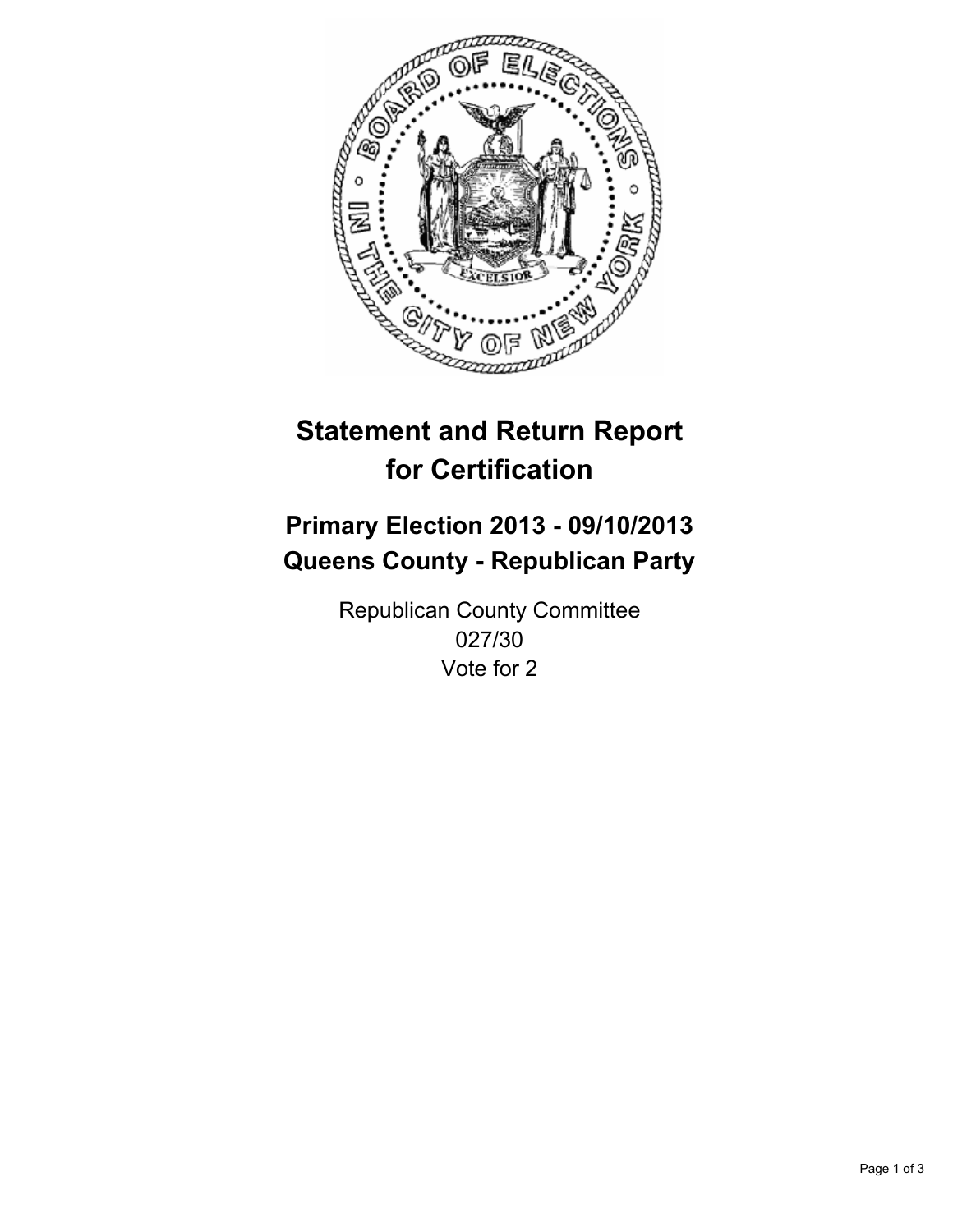

### **Assembly District 30**

| ABSENTEE/MILITARY<br><b>FEDERAL</b><br>SPECIAL PRESIDENTIAL<br><b>AFFIDAVIT</b><br>JOHN T. WHYMS<br>CHING JOYU DONG<br><b>JOSEPH CORSINI</b><br>PHILIP JOSEPH<br><b>Total Votes</b> | <b>EMERGENCY</b> | 0        |
|-------------------------------------------------------------------------------------------------------------------------------------------------------------------------------------|------------------|----------|
|                                                                                                                                                                                     |                  |          |
|                                                                                                                                                                                     |                  | 0        |
|                                                                                                                                                                                     |                  | 0        |
|                                                                                                                                                                                     |                  | $\Omega$ |
|                                                                                                                                                                                     |                  | 8        |
|                                                                                                                                                                                     |                  | 6        |
|                                                                                                                                                                                     |                  | 6        |
|                                                                                                                                                                                     |                  | 2        |
|                                                                                                                                                                                     |                  | 22       |